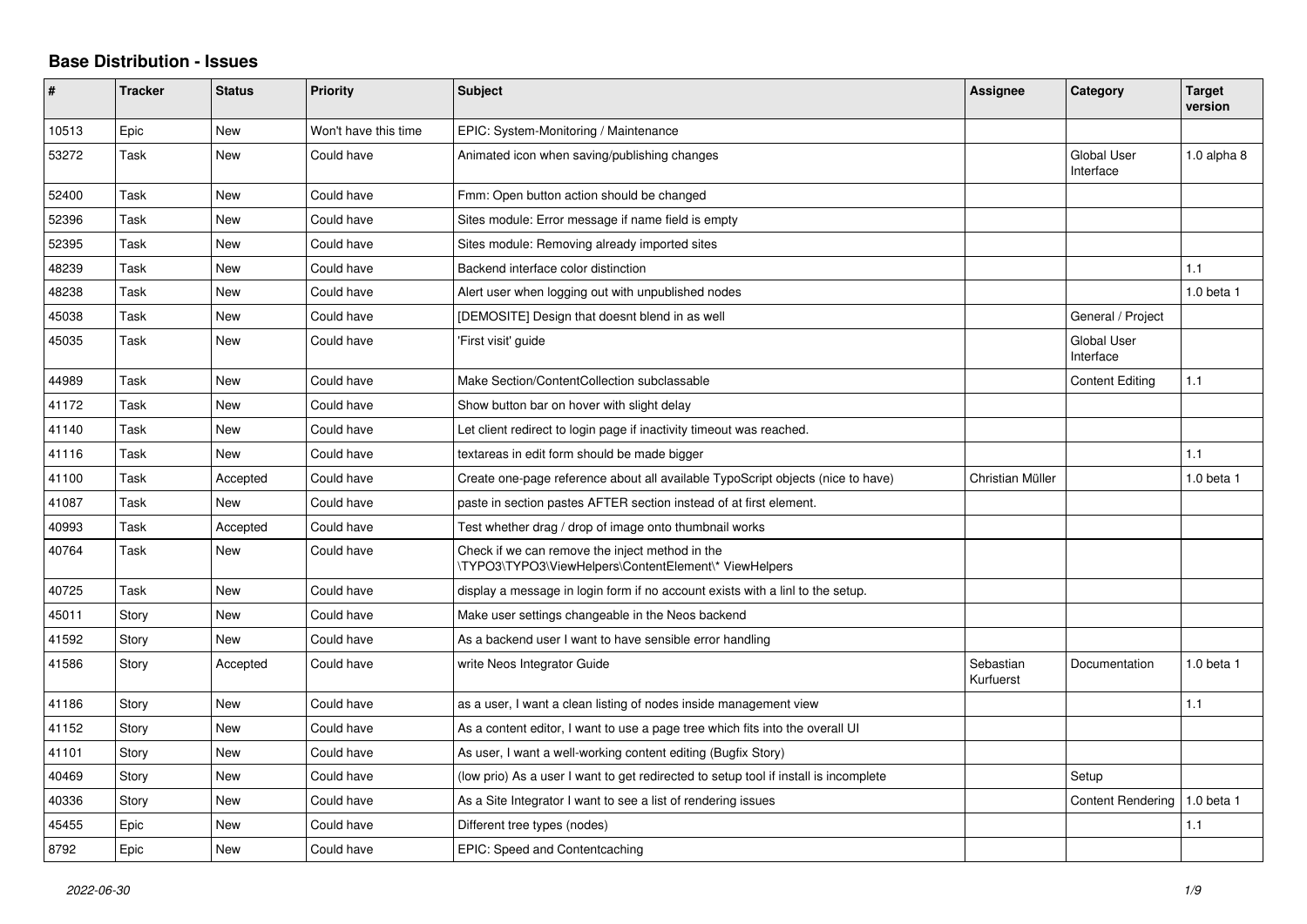| #     | <b>Tracker</b> | <b>Status</b>     | <b>Priority</b> | <b>Subject</b>                                                               | <b>Assignee</b>        | Category                        | <b>Target</b><br>version |
|-------|----------------|-------------------|-----------------|------------------------------------------------------------------------------|------------------------|---------------------------------|--------------------------|
| 47895 | Work Package   | <b>New</b>        | Could have      | Taxonomy solution                                                            |                        |                                 |                          |
| 47023 | Work Package   | Accepted          | Could have      | Global user interface                                                        | Aske Ertmann           | <b>Global User</b><br>Interface | 1.0 beta 1               |
| 58195 | Task           | New               | Should have     | header tag inlineeditable but not aloha settings                             |                        |                                 |                          |
| 55841 | Task           | New               | Should have     | New Page does not change publication state buttons                           | <b>Steffen Frosch</b>  |                                 |                          |
| 55840 | Task           | New               | Should have     | Binding of Title in Pagetree and Inspector                                   |                        |                                 |                          |
| 55839 | Task           | New               | Should have     | Pagetree does not handle deletings of other user                             |                        |                                 |                          |
| 55708 | Task           | New               | Should have     | reloadIfChanged: TRUE has no effect on dateTime properties                   |                        |                                 |                          |
| 55010 | Task           | New               | Should have     | Wrong CSS-Styling in Installer                                               |                        | Setup                           |                          |
| 54976 | Task           | New               | Should have     | neos: content Element. editable adds additional div in live                  |                        | <b>Content Editing</b>          |                          |
| 54829 | Task           | New               | Should have     | Text with Image Alignment Options                                            |                        | <b>Content Editing</b>          | 1.x                      |
| 54475 | Task           | New               | Should have     | Wrong redirection when logging out after change of site's state              |                        |                                 |                          |
| 54040 | Task           | Needs<br>Feedback | Should have     | Aloha: filter<br>tags from headline elements                                 |                        |                                 |                          |
| 52790 | Task           | New               | Should have     | Prefix remaining dynatree classes (drag'n'drop)                              |                        |                                 |                          |
| 52408 | Task           | New               | Should have     | Neos Backend: Complete broken at IE9                                         |                        |                                 |                          |
| 52399 | Task           | <b>New</b>        | Should have     | Fmm: Change the sites listing                                                |                        |                                 |                          |
| 52398 | Task           | New               | Should have     | Neos Backend dropdowns layout                                                |                        |                                 |                          |
| 52397 | Task           | New               | Should have     | Fmm: Headlines of groups should be better seperated                          |                        |                                 |                          |
| 52394 | Task           | New               | Should have     | Pagetree: Editing page title on blur bug                                     |                        |                                 |                          |
| 52393 | Task           | <b>New</b>        | Should have     | Pagetree: Editing page title on blur bug                                     |                        |                                 |                          |
| 52053 | Task           | <b>New</b>        | Should have     | Deleting Home page leaves backend inaccessible                               |                        | <b>Content Editing</b>          |                          |
| 52020 | Task           | Accepted          | Should have     | clean up Node Structure between TYPO3 Neos and TYPO3. Neos. Node Types       | Sebastian<br>Kurfuerst | Content Repository              | 1.0 beta 1               |
| 51343 | Task           | <b>New</b>        | Should have     | Add reasonable test coverage for PluginImplementation                        |                        |                                 |                          |
| 49958 | Task           | <b>New</b>        | Should have     | Clicking the page reloads the inspector even if the page is already selected |                        |                                 | $1.0$ beta $1$           |
| 49957 | Task           | New               | Should have     | Selecting a parent element doesn't change the content breadcrumb             |                        |                                 | 1.0 beta 1               |
| 49952 | Task           | New               | Should have     | Folder node types                                                            |                        |                                 | 1.0 beta 1               |
| 49951 | Task           | New               | Should have     | Node structure / layout                                                      |                        |                                 | $1.0$ beta $1$           |
| 49595 | Task           | New               | Should have     | Neos setup does not check for required php-gd module                         |                        |                                 |                          |
| 49014 | Task           | New               | Should have     | Detect prototype copying leading to a loop                                   |                        |                                 | 1.0 beta 1               |
| 48526 | Task           | Accepted          | Should have     | evaluate use of graph databases as high-performance store                    | Sebastian<br>Kurfuerst | <b>Content Repository</b>       |                          |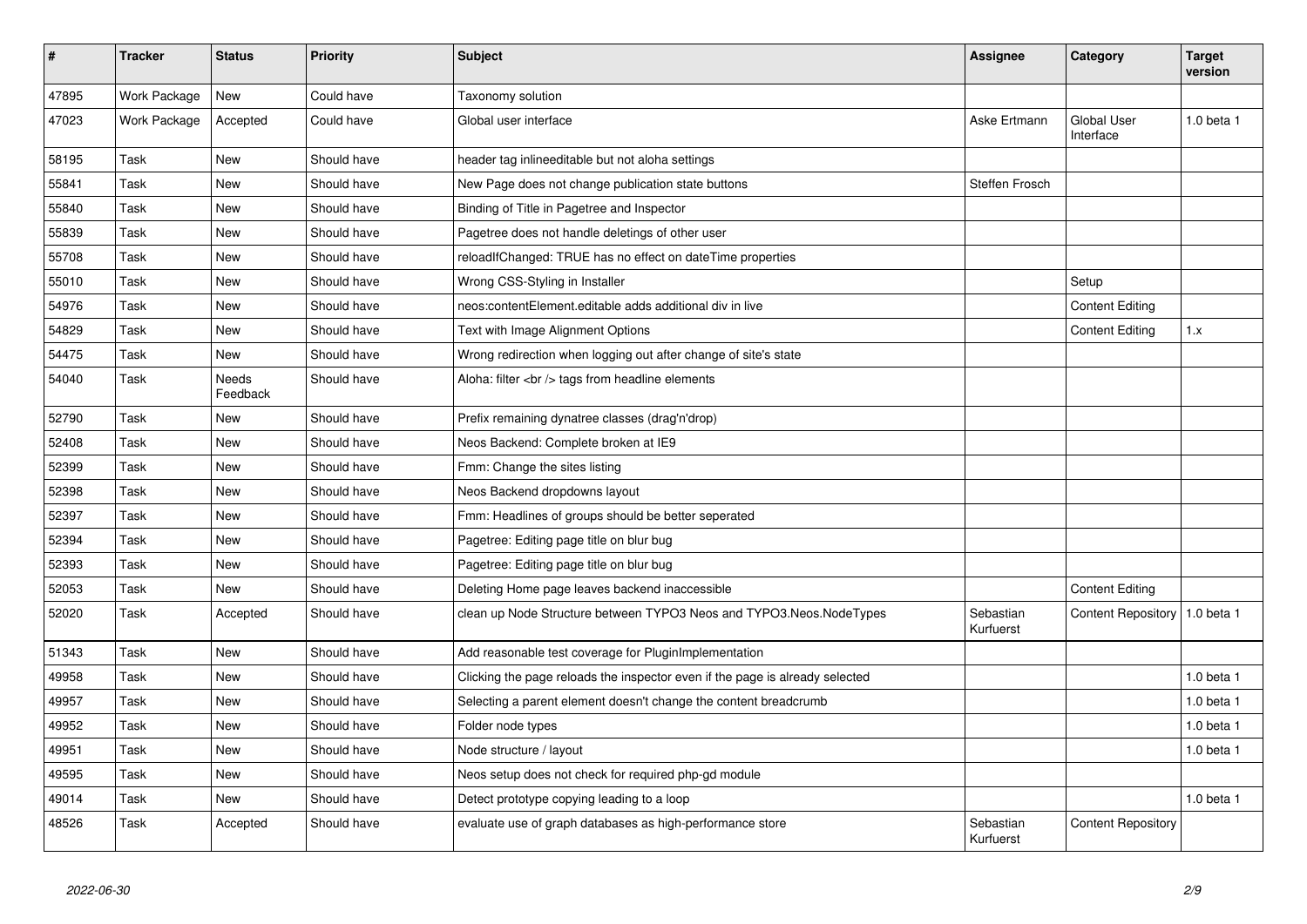| #     | <b>Tracker</b> | <b>Status</b> | <b>Priority</b> | <b>Subject</b>                                                                          | Assignee               | Category                 | <b>Target</b><br>version   |
|-------|----------------|---------------|-----------------|-----------------------------------------------------------------------------------------|------------------------|--------------------------|----------------------------|
| 48368 | Task           | Accepted      | Should have     | Behat tests for Page Tree                                                               | Markus<br>Goldbeck     |                          |                            |
| 48358 | Task           | <b>New</b>    | Should have     | get rid of window.plupload, window.Chosen, window.AbstractChosen etc,<br>window.GENTICS | Sebastian<br>Kurfuerst |                          |                            |
| 48357 | Task           | <b>New</b>    | Should have     | get rid of window.Ember                                                                 | Sebastian<br>Kurfuerst |                          |                            |
| 48352 | Task           | <b>New</b>    | Should have     | Aloha loading does not always work reliably                                             |                        |                          | $1.0$ beta $1$             |
| 48334 | Task           | <b>New</b>    | Should have     | (maybe) re-introduce "development mode indicator" in topToolbarTemplate                 |                        |                          |                            |
| 48333 | Task           | <b>New</b>    | Should have     | Clean up Content/Application and Content/ContentModule                                  |                        |                          | $1.0$ beta $1$             |
| 48329 | Task           | <b>New</b>    | Should have     | Remove leftover window.T3                                                               |                        |                          | $1.0$ beta $1$             |
| 48328 | Task           | Accepted      | Should have     | Rename JavaScript to new structure                                                      | Aske Ertmann           |                          | $1.0$ beta $1$             |
| 48291 | Task           | Accepted      | Should have     | Redirect management for moved pages                                                     | <b>Tim Kandel</b>      | <b>Content Rendering</b> | 1.0 beta 1                 |
| 48271 | Task           | <b>New</b>    | Should have     | General security                                                                        |                        |                          | $1.0$ beta $1$             |
| 48241 | Task           | <b>New</b>    | Should have     | Create sandboxed Jenkins testing environment                                            | Robert Lemke           |                          |                            |
| 48143 | Task           | <b>New</b>    | Should have     | Include commands as search results.                                                     |                        |                          | 1.1                        |
| 48142 | Task           | <b>New</b>    | Should have     | Search field/results                                                                    |                        |                          | 1.1                        |
| 48140 | Task           | <b>New</b>    | Should have     | Tips                                                                                    |                        |                          | 1.1                        |
| 48080 | Task           | Accepted      | Should have     | <b>Breadcrumb</b>                                                                       |                        |                          | $1.0$ beta $1$             |
| 48078 | Task           | Accepted      | Should have     | Fullscreen mode toggle                                                                  | Sebastian<br>Kurfuerst |                          | $1.0$ beta $1$             |
| 48077 | Task           | <b>New</b>    | Should have     | Language selection                                                                      | Rasmus<br>Skjoldan     |                          | 1.1                        |
| 48076 | Task           | Accepted      | Should have     | Wireframe mode toggle                                                                   | Rasmus<br>Skjoldan     |                          |                            |
| 48075 | Task           | Accepted      | Should have     | Context bar                                                                             |                        |                          |                            |
| 48069 | Task           | New           | Should have     | Make node migration more user friendly                                                  | Christian Müller       |                          | 1.1                        |
| 45501 | Task           | New           | Should have     | Image Metadata in ContentEditing should be cached                                       |                        |                          |                            |
| 45049 | Task           | <b>New</b>    | Should have     | Remove dependency on midgardNotifications                                               |                        |                          |                            |
| 45037 | Task           | <b>New</b>    | Should have     | [DEMOSITE] Link to be from frontpage                                                    |                        | General / Project        | 1.0 beta 1                 |
| 44925 | Task           | New           | Should have     | Change the styling of Blog Posts with Expose to match the current styling               | Marc Neuhaus           |                          | Sprint<br>February<br>2013 |
| 44924 | Task           | Accepted      | Should have     | Change the Post List view to use Expose                                                 | <b>Marc Neuhaus</b>    |                          | Sprint<br>February<br>2013 |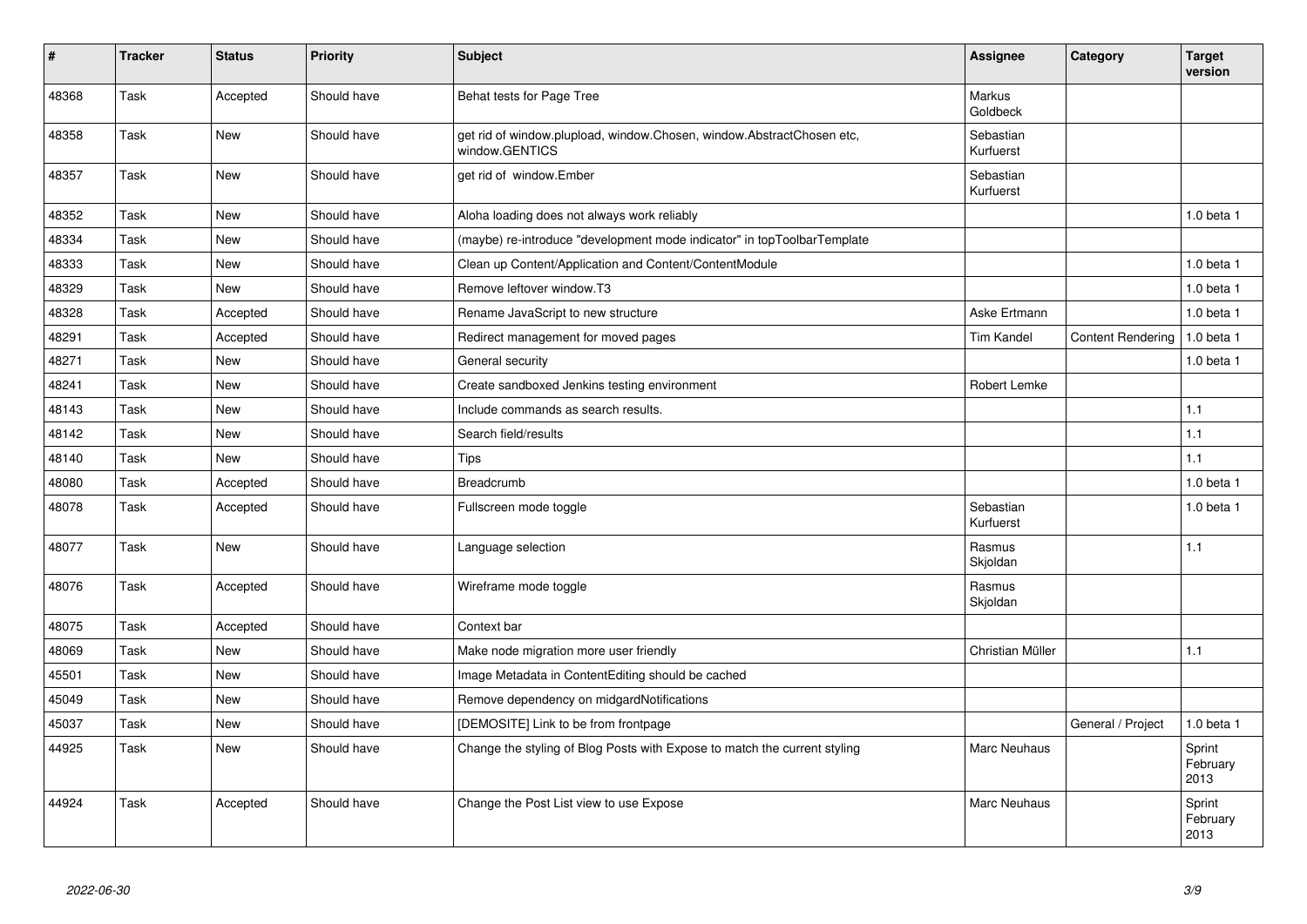| #     | <b>Tracker</b> | <b>Status</b>     | <b>Priority</b> | Subject                                                                                                                                                              | <b>Assignee</b>         | Category                 | <b>Target</b><br>version   |
|-------|----------------|-------------------|-----------------|----------------------------------------------------------------------------------------------------------------------------------------------------------------------|-------------------------|--------------------------|----------------------------|
| 42220 | Task           | <b>New</b>        | Should have     | "Uncaught ReferenceError: nextAnimation is not defined" javascript error on load (demo<br>package)                                                                   |                         |                          |                            |
| 42216 | Task           | <b>New</b>        | Should have     | Show at least some recognizable content of a node in the inspector panel. Now the header<br>property is used which only works for headlines                          |                         |                          |                            |
| 42206 | Task           | New               | Should have     | When a content element is hidden based on hiddenBeforeDateTime / hiddenAfterDateTime<br>the hidden CSS should also be applied (so the element should be transparent) |                         |                          |                            |
| 41973 | Task           | Accepted          | Should have     | Align button bars for editables on top of the editable border to prevent overlay issues with<br>the content                                                          | Sebastian<br>Kurfuerst  |                          |                            |
| 41931 | Task           | New               | Should have     | TODO: add the page properties in a more clever way, and only when being in backend                                                                                   |                         | <b>Content Rendering</b> |                            |
| 41892 | Task           | New               | Should have     | Set up an environment for the demo site plus the domain name: neos.demo.typo3.org                                                                                    | Ben van 't Ende         |                          |                            |
| 41878 | Task           | New               | Should have     | extract package management to own package                                                                                                                            |                         |                          |                            |
| 41877 | Task           | New               | Should have     | Explore: Find a way to include Neos / Flow news via RSS                                                                                                              |                         |                          |                            |
| 41876 | Task           | New               | Should have     | Make Neos UI work with Zurb Foundation (for example)                                                                                                                 |                         |                          |                            |
| 41872 | Task           | New               | Should have     | Detect if symlinks can be created                                                                                                                                    |                         |                          |                            |
| 41859 | Task           | Accepted          | Should have     | Create a standard library for common string, array and date functions in EEL                                                                                         | Christopher<br>Hlubek   |                          |                            |
| 41856 | Task           | New               | Should have     | Require the needed graphic modules for the site import and show a warning if the modules<br>are not found                                                            |                         |                          |                            |
| 41855 | Task           | <b>New</b>        | Should have     | Optimize the usability of the site creation wizard                                                                                                                   | <b>Berit Hlubek</b>     |                          |                            |
| 41852 | Task           | New               | Should have     | Add default content styles inside the content elements package.                                                                                                      | <b>Berit Hlubek</b>     |                          |                            |
| 41845 | Task           | Needs<br>Feedback | Should have     | write chapter on Testing in flow.typo3.org guide (Christian Peters takes over this task)                                                                             | Martin Muzatko          |                          |                            |
| 41838 | Task           | Accepted          | Should have     | document and update conventions for composer name and package keys                                                                                                   | Christian Jul<br>Jensen |                          |                            |
| 41821 | Task           | New               | Should have     | discuss how documentation can be improved                                                                                                                            | <b>Berit Hlubek</b>     |                          |                            |
| 41805 | Task           | Accepted          | Should have     | adjust release process to Composer / create Neos release using release plugin etc                                                                                    | Karsten<br>Dambekalns   |                          | Sprint<br>February<br>2013 |
| 41787 | Task           | <b>New</b>        | Should have     | change git repositories on git.typo3.org (FLOW3 -> Flow; Neos Name)                                                                                                  |                         |                          |                            |
| 41781 | Task           | Accepted          | Should have     | set up integration.flow.typo3.org                                                                                                                                    | Karsten<br>Dambekalns   |                          | Sprint<br>February<br>2013 |
| 41687 | Task           | New               | Should have     | ask community to convert Sebastians "Technical Overview to Neos" to documentation in<br>ReST                                                                         |                         |                          |                            |
| 41686 | Task           | New               | Should have     | ask community to convert Christians "Developing TYPO3 Neos Website" to tutorial in ReST                                                                              |                         |                          |                            |
| 41682 | Task           | Accepted          | Should have     | create a package for flow typo3.org website listing only typo3-flow-* composer packages<br>("mini-TER")                                                              | Marc Neuhaus            |                          |                            |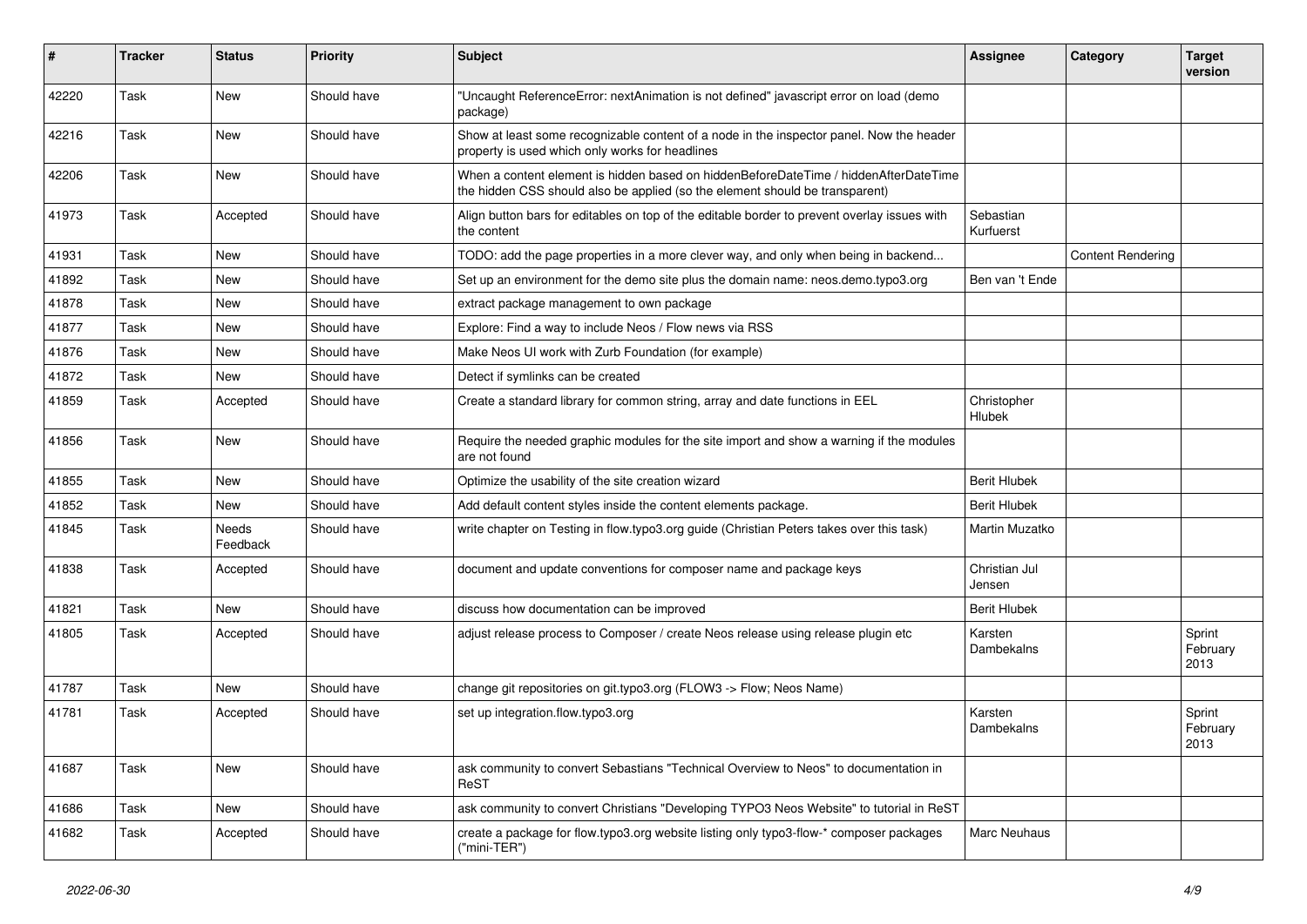| ∦     | <b>Tracker</b> | <b>Status</b>            | <b>Priority</b> | <b>Subject</b>                                                                                            | <b>Assignee</b>        | Category                       | <b>Target</b><br>version   |
|-------|----------------|--------------------------|-----------------|-----------------------------------------------------------------------------------------------------------|------------------------|--------------------------------|----------------------------|
| 41680 | Task           | <b>New</b>               | Should have     | push all packages to packagist, with post-change hook                                                     |                        |                                |                            |
| 41674 | Task           | New                      | Should have     | add guide "profile and debug Flow applications" -> maybe ask othres to write that                         |                        |                                |                            |
| 41673 | Task           | New                      | Should have     | add guide "tuning Flow Performance"                                                                       |                        |                                |                            |
| 41359 | Task           | <b>Needs</b><br>Feedback | Should have     | close popovers when clicking anywhere else                                                                | Sebastian<br>Kurfuerst |                                |                            |
| 41355 | Task           | New                      | Should have     | activate link-clicking inside texts in preview mode                                                       | Sebastian<br>Kurfuerst |                                |                            |
| 41112 | Task           | New                      | Should have     | use better Content-Type previews                                                                          | Sebastian<br>Kurfuerst |                                | 1.1                        |
| 41108 | Task           | New                      | Should have     | test / update demo/integration server                                                                     |                        |                                |                            |
| 40896 | Task           | New                      | Should have     | Fix layout in "create account" setup step                                                                 |                        | Setup                          | Sprint 10<br>(1.0 TP1)     |
| 40715 | Task           | Accepted                 | Should have     | global overlays should have the same color / transparency                                                 | Martin Muzatko         |                                |                            |
| 50191 | Story          | Accepted                 | Should have     | As an integrator I want an extensible way of including JavaScript and CSS                                 | Christopher<br>Hlubek  |                                | 1.0 beta 1                 |
| 46526 | Story          | <b>New</b>               | Should have     | Media/Scheme aware URL handler                                                                            |                        |                                |                            |
| 45758 | Story          | Accepted                 | Should have     | Provide a way to control escaping of content through TypoScript                                           | Sebastian<br>Kurfuerst | Content Rendering   1.0 beta 1 |                            |
| 45310 | Story          | <b>New</b>               | Should have     | Implement enhanced @position syntax known from TypoScript also in the property panel<br>inspector editors |                        | <b>Content Editing</b>         | 1.0 beta 1                 |
| 45099 | Story          | <b>New</b>               | Should have     | As a user I want the Ui to handle an expired session correctly                                            |                        |                                | 1.0 beta 1                 |
| 44981 | Story          | New                      | Should have     | Rename Node Types to final names                                                                          |                        | <b>Content Repository</b>      | Sprint<br>February<br>2013 |
| 44980 | Story          | <b>New</b>               | Should have     | Show activity stream of changed content in Launch Bar                                                     |                        |                                | $1.1$                      |
| 44979 | Story          | <b>New</b>               | Should have     | Implement Frontend user / group concept                                                                   |                        |                                | $1.1$                      |
| 44978 | Story          | New                      | Should have     | <b>Multi-Device Content</b>                                                                               |                        |                                | 1.1                        |
| 44969 | Story          | <b>New</b>               | Should have     | Document Two-Tree Localization Approach                                                                   |                        | Documentation                  | 1.0 beta 1                 |
| 44957 | Story          | <b>New</b>               | Should have     | Reliable clipboard and content element handles                                                            |                        |                                | Sprint<br>February<br>2013 |
| 44932 | Story          | Needs<br>Feedback        | Should have     | Update TYPO3CR Node Type Names according to concept                                                       |                        |                                | Sprint<br>February<br>2013 |
| 44923 | Story          | New                      | Should have     | Multi-Lingual User Interface                                                                              |                        |                                | 1.1                        |
| 44921 | Story          | Accepted                 | Should have     | Decide TypoScript and TYPO3CR Naming                                                                      | Sebastian<br>Kurfuerst | <b>Content Rendering</b>       | Sprint<br>February<br>2013 |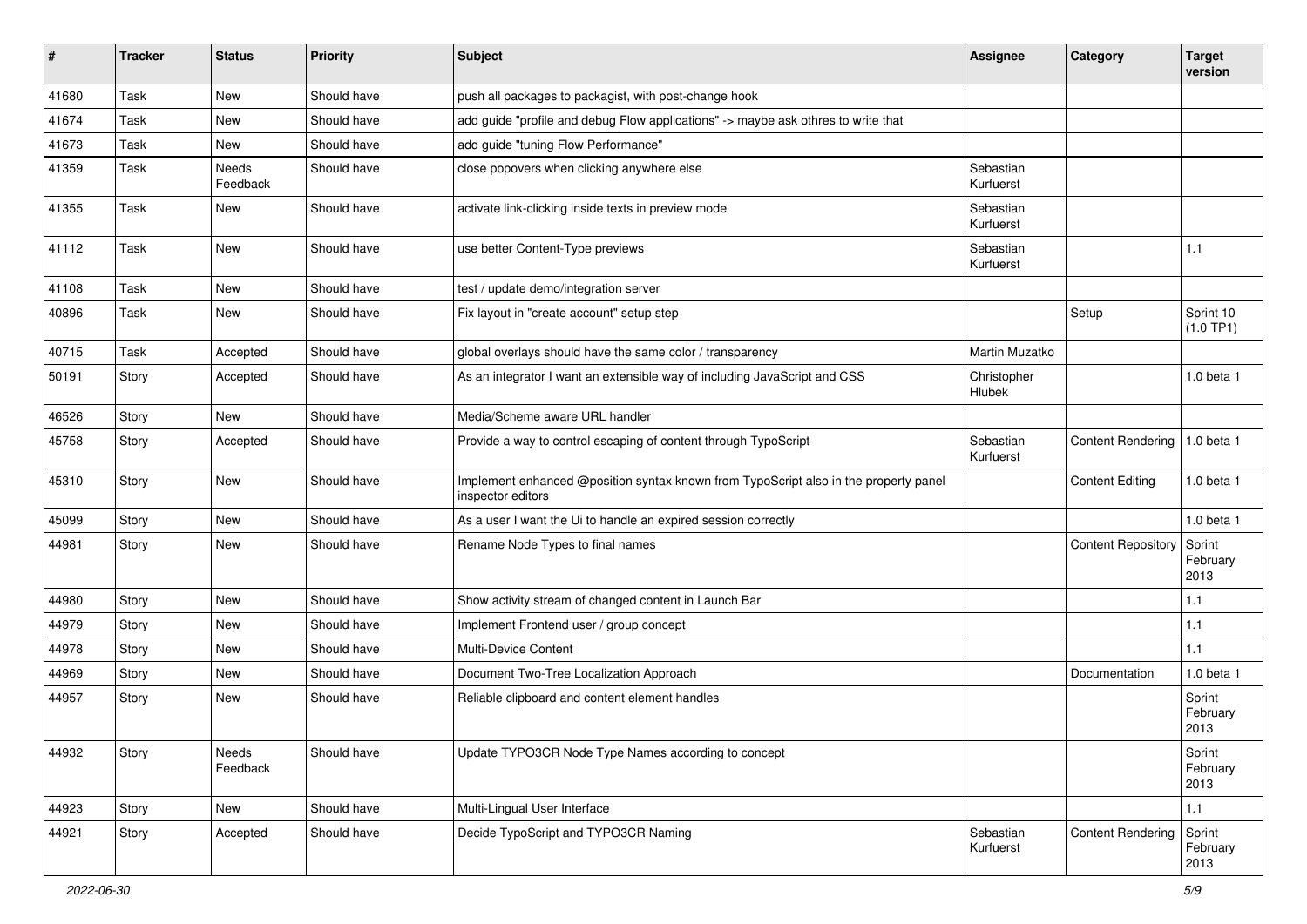| #     | <b>Tracker</b> | <b>Status</b> | <b>Priority</b> | <b>Subject</b>                                                                                                         | <b>Assignee</b>       | Category                 | <b>Target</b><br>version   |
|-------|----------------|---------------|-----------------|------------------------------------------------------------------------------------------------------------------------|-----------------------|--------------------------|----------------------------|
| 44919 | Story          | Accepted      | Should have     | Use Expose for listing BlogPost-Nodes in Frontend                                                                      | <b>Marc Neuhaus</b>   | <b>Content Rendering</b> | Sprint<br>February<br>2013 |
| 44916 | Story          | <b>New</b>    | Should have     | Explore: Usage of Touch Screens for Neos                                                                               | <b>Patrick Broens</b> | Content<br>Management    | Sprint<br>February<br>2013 |
| 44913 | Story          | On Hold       | Should have     | RESTful NodeController for easy comment creation                                                                       |                       | Content<br>Management    |                            |
| 42672 | Story          | New           | Should have     | As everybody, I want no JavaScript loading issues (Bugfix story)                                                       |                       |                          |                            |
| 41861 | Story          | New           | Should have     | As any user I want a better usability of the backend UI                                                                |                       |                          |                            |
| 41858 | Story          | <b>New</b>    | Should have     | As an integrator I want a complete feature set in TypoScript and EEL                                                   |                       |                          |                            |
| 41853 | Story          | <b>New</b>    | Should have     | As an integrator I want an optimized setup                                                                             |                       |                          |                            |
| 41850 | Story          | New           | Should have     | As an integrator I would like to include default content styles from Neos                                              |                       |                          |                            |
| 41702 | Story          | <b>New</b>    | Should have     | As an integrator I want to configure read / write access to pages / sections                                           |                       |                          |                            |
| 41701 | Story          | New           | Should have     | As a content editor I want to have localization support ('single tree concept')                                        |                       |                          | 1.1                        |
| 41700 | Story          | <b>New</b>    | Should have     | As a developer I want to have a reasonable test coverage for JavaScript                                                |                       |                          |                            |
| 41679 | Story          | <b>New</b>    | Should have     | As developer, I want to use packagist.org for all packages                                                             |                       |                          |                            |
| 41672 | Story          | New           | Should have     | as developer, I want to make sure that CSS is cleanly encapsulated (i.e. site CSS does not<br>change the UI css)       |                       |                          |                            |
| 41671 | Story          | <b>New</b>    | Should have     | as developer, I want to make sure that jquery and ember is cleanly encapsulated and does<br>not interfere with site JS |                       |                          |                            |
| 41670 | Story          | <b>New</b>    | Should have     | as anybody, I want an updated flow and neos website                                                                    |                       |                          |                            |
| 41669 | Story          | New           | Should have     | As team member, I want updated deployment working                                                                      |                       |                          | Sprint<br>February<br>2013 |
| 41114 | Story          | New           | Should have     | As a user, I want to insert inline JavaScript in the HTML content elements                                             |                       |                          |                            |
| 41107 | Story          | <b>New</b>    | Should have     | As a user, I want a working demo site                                                                                  |                       |                          |                            |
| 41103 | Story          | <b>New</b>    | Should have     | As everybody, I want the new product name to be used inside Phoenix                                                    |                       |                          |                            |
| 41099 | Story          | New           | Should have     | As site integrator, I want a API reference for TypoScript objects                                                      |                       |                          |                            |
| 41098 | Story          | <b>New</b>    | Should have     | As a developer, I want a clean TypoScript package                                                                      |                       |                          |                            |
| 41085 | Story          | New           | Should have     | As an integrator, I want to use the HTML5 "header" element for indicating titles in text                               |                       |                          |                            |
| 40717 | Story          | Postponed     | Should have     | Add Launch Bar to other modules (Management, )                                                                         |                       |                          |                            |
| 40618 | Story          | New           | Should have     | [DISCUSS] As a user, I want to return to the last-used submodule when changing between<br>main modules                 |                       |                          |                            |
| 40335 | Story          | New           | Should have     | As an Administrator, I want to run FLOW3 CLI commands in the Launch Bar                                                |                       |                          |                            |
| 40331 | Story          | New           | Should have     | As a Content Manager, I want to create multiple pages at once                                                          |                       |                          |                            |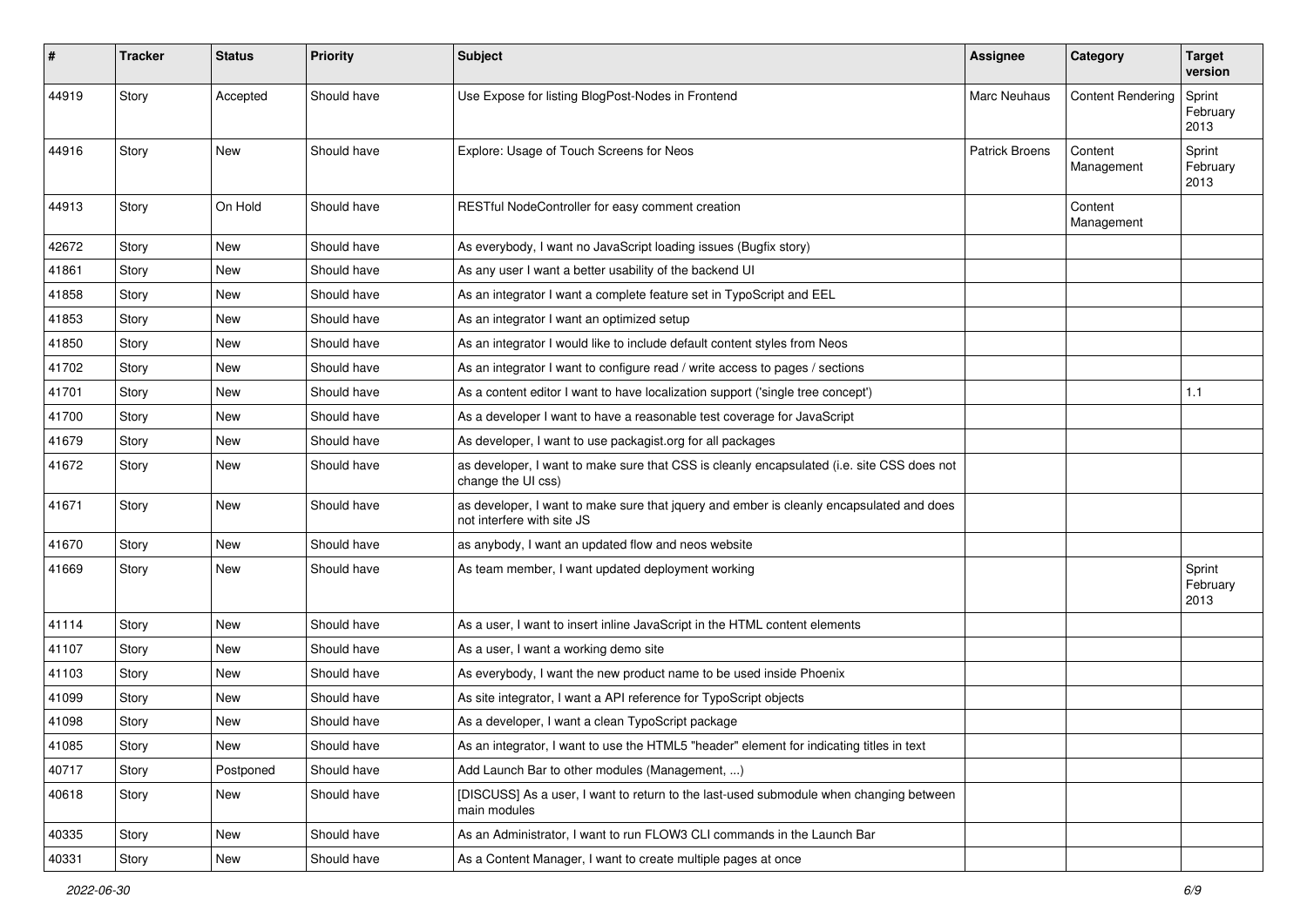| #     | <b>Tracker</b> | <b>Status</b>            | <b>Priority</b> | <b>Subject</b>                                                                                                      | Assignee            | Category | <b>Target</b><br>version |
|-------|----------------|--------------------------|-----------------|---------------------------------------------------------------------------------------------------------------------|---------------------|----------|--------------------------|
| 40329 | Story          | Postponed                | Should have     | As a content manager, I want to list and edit my Content and Domain Objects inside the<br>Management view           |                     |          | Sprint 10<br>(1.0 TP1)   |
| 40328 | Story          | <b>New</b>               | Should have     | As an administrator I can export selected parts of an existing site to a new site package                           |                     |          |                          |
| 40326 | Story          | <b>New</b>               | Should have     | As an administrator I can create a new site package using an existing site as template                              |                     |          |                          |
| 40324 | Story          | <b>New</b>               | Should have     | As a site integrator I can change the title, description & version of an imported site                              |                     |          |                          |
| 40323 | Story          | <b>New</b>               | Should have     | As an site integrator I can remove an inactive imported site                                                        |                     |          |                          |
| 40322 | Story          | <b>New</b>               | Should have     | As a site integrator I can disable and enable imported sites                                                        |                     |          |                          |
| 40313 | Story          | <b>Needs</b><br>Feedback | Should have     | As a Site Developer I can define the title and package key for a site                                               |                     |          |                          |
| 40311 | Story          | New                      | Should have     | As a user I want the UI to respect the lights-off principle                                                         |                     |          |                          |
| 40310 | Story          | Postponed                | Should have     | As any User, if no site exists I want to be redirected to the Setup wizard                                          |                     |          |                          |
| 40309 | Story          | New                      | Should have     | As a system administrator I want to see a meaningful error message if the database has<br>not been set up correctly |                     |          |                          |
| 8798  | Story          | On Hold                  | Should have     | As Robin I want to edit basic objects in the management view.                                                       |                     |          |                          |
| 40473 | Epic           | <b>New</b>               | Should have     | Bootstrap based login screen                                                                                        |                     |          |                          |
| 40334 | Epic           | New                      | Should have     | <b>EPIC: Module Overview Pages</b>                                                                                  |                     |          |                          |
| 40332 | Epic           | <b>New</b>               | Should have     | EPIC: Management view content editing                                                                               |                     |          |                          |
| 40320 | Epic           | New                      | Should have     | EPIC: User Interface style and implementation guide                                                                 |                     |          |                          |
| 40308 | Epic           | <b>New</b>               | Should have     | EPIC: In-table editing for items in the Management View                                                             |                     |          |                          |
| 40307 | Epic           | <b>New</b>               | Should have     | EPIC: Custom View for Data Types                                                                                    |                     |          |                          |
| 40306 | Epic           | <b>New</b>               | Should have     | EPIC: Content import from TYPO3                                                                                     |                     |          |                          |
| 40302 | Epic           | <b>New</b>               | Should have     | <b>EPIC: Account Profile</b>                                                                                        |                     |          |                          |
| 40301 | Epic           | <b>New</b>               | Should have     | EPIC: System Log Viewer / Audit                                                                                     |                     |          |                          |
| 40300 | Epic           | <b>New</b>               | Should have     | EPIC: Consistent UI Design (Bootstrap)                                                                              |                     |          |                          |
| 40298 | Epic           | <b>New</b>               | Should have     | EPIC: Design / Icons                                                                                                |                     |          |                          |
| 40294 | Epic           | <b>New</b>               | Should have     | EPIC: Inline Editing Support (Links, Content Types, Plugin)                                                         |                     |          |                          |
| 12443 | Epic           | <b>New</b>               | Should have     | EPIC: performant Contenttargeting (personalisation)                                                                 |                     |          |                          |
| 10509 | Epic           | <b>New</b>               | Should have     | EPIC: Workspaces and Publishing Workflows                                                                           |                     |          |                          |
| 53866 | Work Package   | Accepted                 | Should have     | Release 1.0 Important Topics                                                                                        |                     |          | 1.x                      |
| 49943 | Work Package   | Accepted                 | Should have     | Security                                                                                                            | Andreas<br>Förthner |          | 1.0 beta 1               |
| 48525 | Work Package   | <b>New</b>               | Should have     | [WIP] TYPO3CR Scalability and consistence                                                                           |                     |          |                          |
| 48367 | Work Package   | New                      | Should have     | [WIP] End-To-End Testing of Neos with Behat                                                                         |                     |          | $1.0$ beta $1$           |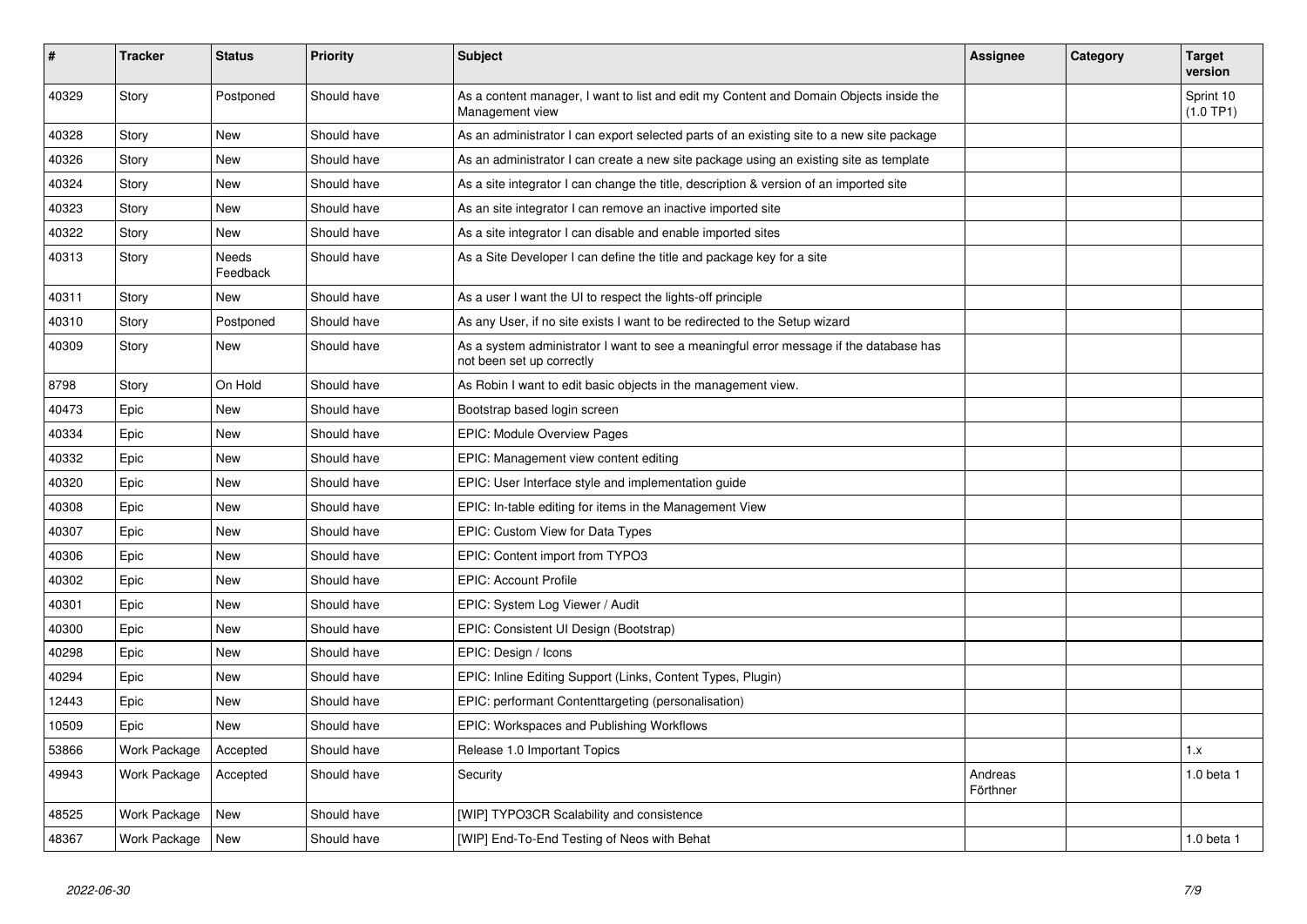| $\pmb{\#}$ | <b>Tracker</b> | <b>Status</b>     | Priority    | <b>Subject</b>                                                              | <b>Assignee</b>        | Category                  | <b>Target</b><br>version   |
|------------|----------------|-------------------|-------------|-----------------------------------------------------------------------------|------------------------|---------------------------|----------------------------|
| 48275      | Work Package   | <b>New</b>        | Should have | TypoScript consistency                                                      | Sebastian<br>Kurfuerst | General / Project         | 1.0 beta 1                 |
| 47905      | Work Package   | New               | Should have | Perfection the Party and Account Management Module                          | Adrian Föder           | Administration            |                            |
| 45584      | Work Package   | <b>New</b>        | Should have | Access Control for TYPO3CR Nodes (Concept)                                  |                        |                           | 1.1                        |
| 45540      | Work Package   | <b>New</b>        | Should have | [EPIC] Search                                                               |                        |                           | 1.1                        |
| 45539      | Work Package   | New               | Should have | [EPIC] Mangement view                                                       |                        |                           | 1.1                        |
| 45410      | Work Package   | <b>New</b>        | Should have | [WIP] TypoScript Debugger (Community)                                       |                        |                           |                            |
| 45408      | Work Package   | Accepted          | Should have | Frontend / Page Cache                                                       | Robert Lemke           | General / Project         | 1.0 beta 1                 |
| 45400      | Work Package   | New               | Should have | [WIP] Developer Toolbar (Community)                                         |                        |                           |                            |
| 45217      | Work Package   | <b>New</b>        | Should have | [WIP][Assignee missing] External & internal link support                    |                        |                           | $1.0$ beta $1$             |
| 45025      | Work Package   | New               | Should have | [WIP] Create minimal publishing workflow                                    | Robert Lemke           |                           |                            |
| 45023      | Work Package   | Accepted          | Should have | Make complex, interactive custom content types possible                     |                        | <b>Content Editing</b>    | 1.0 beta 1                 |
| 45021      | Work Package   | New               | Should have | [WIP] [ASSIGNEE MISSING] Cross Browser Compatibility                        |                        | <b>Content Editing</b>    | $1.0$ beta $1$             |
| 45019      | Work Package   | <b>New</b>        | Should have | [WIP] Real-World Error Reporting                                            |                        |                           |                            |
| 45009      | Work Package   | New               | Should have | [EPIC] mobile phone version of content editing                              |                        |                           |                            |
| 45003      | Work Package   | Accepted          | Should have | Media Browser                                                               | Christian Müller       | <b>Content Editing</b>    | 1.0 beta 1                 |
| 44971      | Work Package   | Accepted          | Should have | <b>TYPO3 Neos API Definition</b>                                            | Sebastian<br>Kurfuerst | Documentation             | 1.0 beta 1                 |
| 58188      | Task           | <b>New</b>        | Must have   | Error "Server communication error: Internal Server Error" when changing URL |                        |                           | 1.1                        |
| 58186      | Task           | Needs<br>Feedback | Must have   | Neos with HTTPS not possible                                                | Peter<br>Schuhmann     |                           | 1.1                        |
| 57698      | Task           | <b>New</b>        | Must have   | Adding two Plugins on Page not possible because one affects the other.      |                        |                           |                            |
| 55313      | Task           | New               | Must have   | Backend routing failure with similar site names                             |                        |                           |                            |
| 53457      | Task           | New               | Must have   | Editing in fullscreen mode doesn't work                                     |                        |                           |                            |
| 51927      | Task           | Accepted          | Must have   | Node type structure                                                         |                        | <b>Content Repository</b> | 1.0 beta 1                 |
| 50385      | Task           | New               | Must have   | Folder node types                                                           |                        |                           | 1.0 beta 1                 |
| 49954      | Task           | New               | Must have   | If a user is logged out redirect to login screen after failed AJAX request  |                        |                           | 1.0 beta 1                 |
| 48278      | Task           | New               | Must have   | Add "Find" FlowQuery operation                                              |                        | General / Project         | 1.0 beta 1                 |
| 45453      | Task           | New               | Must have   | Concept of launcher/search/dashboard/module tabs                            |                        | General / Project         | $1.1$                      |
| 44930      | Task           | Accepted          | Must have   | Check if parts marked as widget need HTML markup changes                    | Patrick Broens         |                           | Sprint<br>February<br>2013 |
| 44929      | Task           | Accepted          | Must have   | Define roles for widgets                                                    | Patrick Broens         |                           | Sprint<br>February<br>2013 |